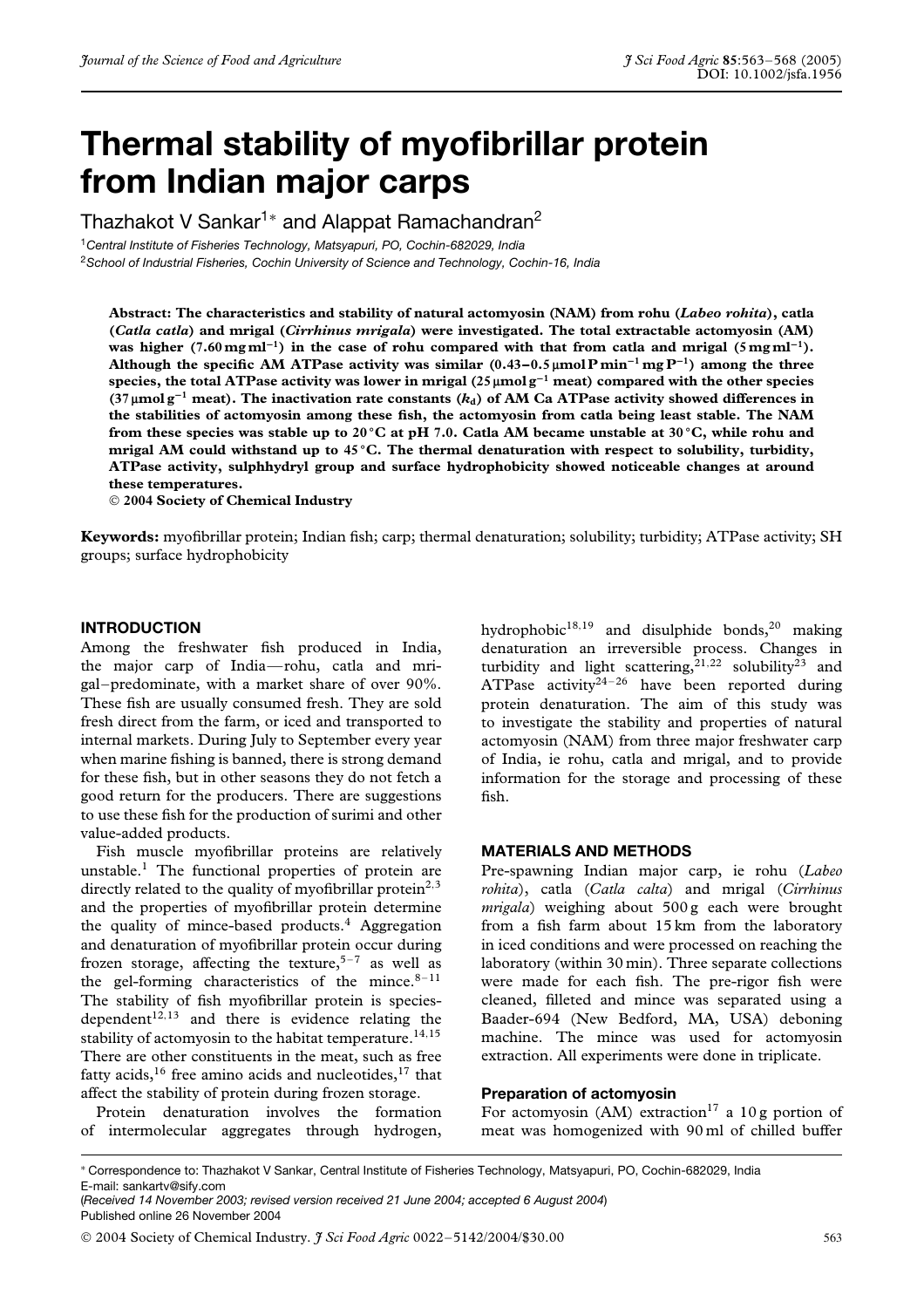solution (0.6 M KCl, pH 7.2) in a Polytron homogenizer Model PT3000 (Kinematica, Switzerland) at 10 000 rpm for 2 min. The extract was centrifuged using a Remi refrigerated centrifuge (Remi R24, Bombay, India), at  $5000 \times g$ , 0 °C, for 20 min. The supernatant was diluted to a salt concentration of 0.2 M with chilled distilled water and the AM was collected by centrifugation at 5000  $\times$  *g*, 0 °C, for 20 min. The precipitate was dissolved in chilled buffer and subjected to the following analyses.

## **Protein estimation**

Proteins in the extracted solutions were estimated by Biuret reaction<sup>27</sup> using alkaline copper sulphate reaction and measuring the colour developed at 540 nm using a Spectronic 20 spectrophotometer (Spectronic Instruments, Rochester, NY, USA). Bovine serum albumin (Sigma, St Louis, MO, USA) was used as standard.

# **Determination of the stability of actomyosin**

The heat stability experiment was carried out with a concentration of  $5 \text{ mg} \text{ml}^{-1}$  protein solution and the analytical experiments were carried out using 1 mg ml−<sup>1</sup> protein solution. About 10 ml portions of the actomyosin solution were put into a series of test tubes and kept on ice. Test tubes were transferred to water baths maintained at different temperatures, viz. 10, 20, 30, 40, 45, 50, 55 and 60 ◦C. The temperatures of the protein solutions were monitored using mercury thermometers and the tubes were placed in an ice bath immediately on attaining the respective temperatures.

# **Turbidity**

The AM solution after heat treatment was diluted to 1 mg ml−<sup>1</sup> with 0.6 <sup>M</sup> KCl buffer and the absorbance at 660 nm was expressed as absorbance mg<sup>-1</sup> ml<sup>-1</sup> of protein.28

# **Solubility**

The heat-exposed natural actomyosin was centrifuged at  $7500 \times g$  for 15 min. The concentration of the protein in solution was determined by the Biuret method<sup>27</sup> and expressed as soluble protein (mg ml<sup>-1</sup>).

# **Ca-ATPase activity**

For the ATPase activity assay,<sup>17</sup> 1 ml of actomyosin  $(1 \text{ mg ml}^{-1})$  was added to a mixture of 0.5 ml of 0.5 M Tris–maleate buffer (pH 7), 0.5 ml of 0.2 M  $CaCl<sub>2</sub>$ , 7.5 ml of distilled water and finally 0.5 ml 20 mM adenosine triphosphate (ATP) solution (pH 7). The reaction was stopped by adding 5 ml  $150$  g kg<sup>-1</sup> trichloroacetic acid, 3 min after the addition of ATP. The inorganic phosphate released at  $25^{\circ}$ C was measured to calculate the ATPase activity, reported as inorganic phosphate liberated mg<sup>-1</sup> min<sup>-1</sup>. The inactivation constant for ATPase was calculated $29$ using the equation  $k_d = (\ln C_0 - \ln C_t)/t$  where  $C_0 =$ Ca-ATPase activity before incubation and  $C_t$  after  $t$  s of incubation

## **Sulphhydryl group**

Total sulphhydryl groups<sup>30</sup> were determined in the heat-treated actomyosin solutions after centrifugation using 5,5 dithiobis(2 nitrobenzoic acid) (DTNB, Sigma) and measuring the colour developed at 420 nm using a Spectronic 21 spectrophotometer.

## **Surface hydrophobicity**

The surface hydrophobicity of both the control and heated actomyosin solutions was determined using *cis*parinaric acid as fluorescence  $probe^{31}$  in a Shimadzu spectrofluorophotometer model RF 540 (Shimadzu, Kyoto, Japan). The emission and excitation spectra were measured at 325 and 420 nm, respectively. The initial slope of the fluorescence intensity vs protein concentration was used as an index of the protein hydrophobicity.

## **Statistical analysis**

Values are means  $\pm$  SD for triplicates in each group and significance of the differences between mean values were determined by one-way analysis of variance coupled with Duncan's multiple comparison test using Windows-based SPSS statistical software (SPSS Inc, Chicago, Il, USA).

## **RESULTS AND DISCUSSION**

The actomyosin from the three species of fish in their pre-spawning stage of maturity exhibited marginally different characteristics (Table 1). The extractable NAM contents were different among the fish ( $p < 0.01$ ) and rohu showed the highest content of  $76$  g kg<sup>-1</sup> flesh. The actomyosin content depends on the biological cycle and studies in cod have shown that pre-spawning fish have a lower content of actomyosin compared with post-spawned fish.<sup>32</sup>

The  $Ca^{2+}$  ATPase activity of the NAM from fish is less stable than with that of mammalian species.24*,*26*,*<sup>33</sup> The  $Ca^{2+}$  ATPase activities, both specific and total, in major carp were similar. The reactive SH contents varied among the fish, with catla showing the highest content  $(81 \mu \text{mol g}^{-1}$  protein) followed by mrigal and rohu (62 and 52 µmol  $g^{-1}$  protein, respectively). The values of SH groups of actomyosin from catla were significantly different from those of rohu ( $p < 0.001$ ) and mrigal ( $p < 0.01$ ) and the values for mrigal were also significantly different from those of rohu (*p <* 0.001). In comparison, harp seal muscle,<sup>34</sup> Pacific mackerel and Alaska Pollock,<sup>35</sup> squid<sup>36</sup> and beet<sup>37</sup> had sulphhydryl contents of 63, 76, 70, 79 and 88  $\mu$ mol g<sup>-1</sup> protein, respectively. It was also reported in rainbow trout that in the undenatured protein only 90% of the total SH groups were reactive towards DTNB and the remaining 10% were masked in the actomyosin molecule.35*,*<sup>30</sup> There were no significant differences in the CPA fluorescence values between rohu and calta but the values for mrigal were significantly different from those of rohu and catla ( $p < 0.01$ ). Changes in the actomyosin composition of mature Argentine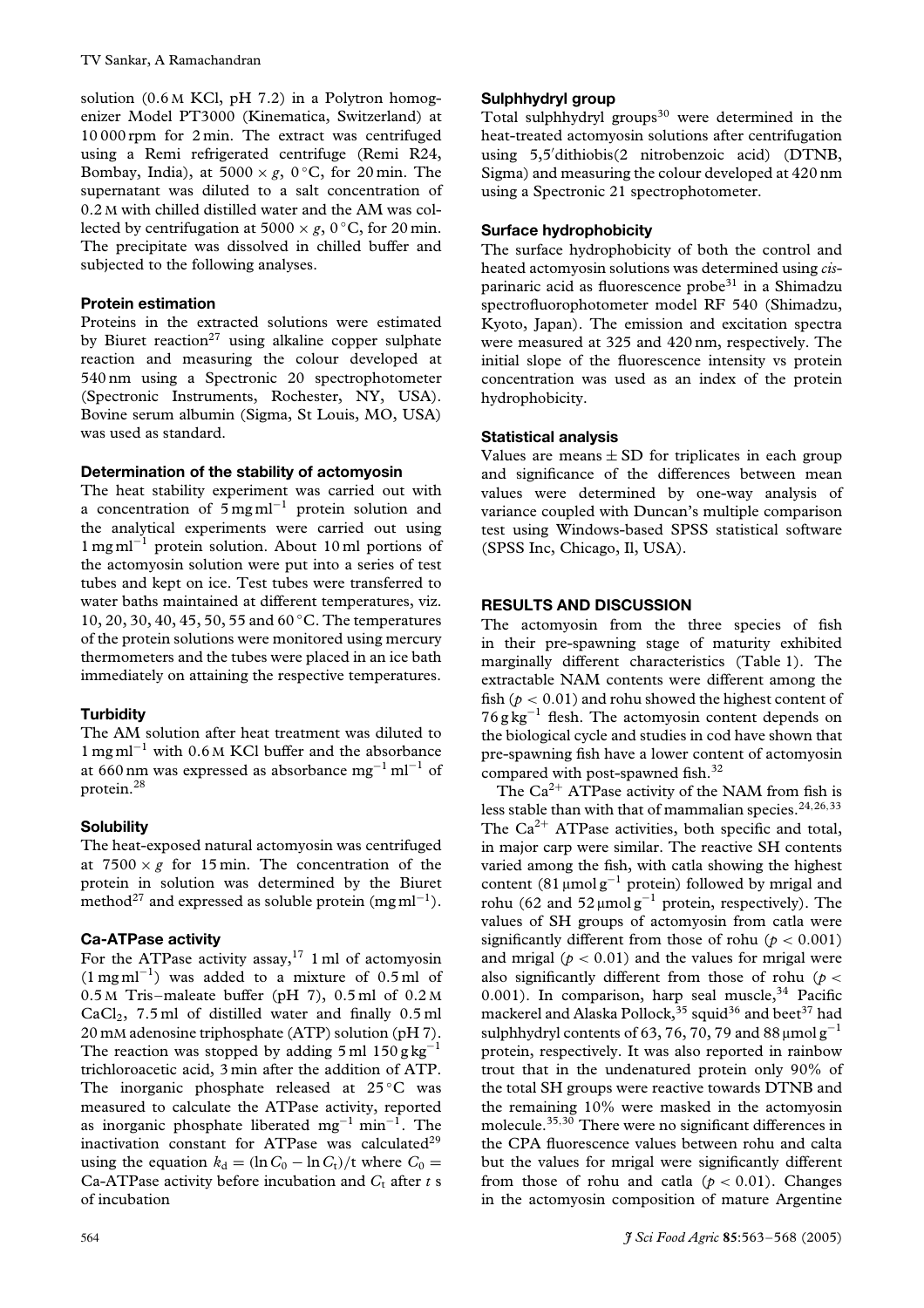|  |  |  | Table 1. Comparison of actomyosin characteristics from rohu, catla and mrigal <sup>a</sup> |  |  |  |  |
|--|--|--|--------------------------------------------------------------------------------------------|--|--|--|--|
|--|--|--|--------------------------------------------------------------------------------------------|--|--|--|--|

|                                                                                                   | Rohu             | Catla             | Mrigal            |
|---------------------------------------------------------------------------------------------------|------------------|-------------------|-------------------|
| NAM content ( $g \text{ kg}^{-1}$ fish flesh)                                                     | $75.86 \pm 0.44$ | 53.70 $\pm$ 0.82a | $50.30 \pm 0.09a$ |
| $Ca^{2+}$ ATPase, specific ( $\mu$ mol P <sub>i</sub> min <sup>-1</sup> mg <sup>-1</sup> protein) | $0.49 \pm 0.09$  | $0.43 \pm 0.01$   | $0.5 \pm 0.08$    |
| $Ca^{2+}$ ATPase, total ( $\mu$ mol P <sub>i</sub> g <sup>-1</sup> meat)                          | $37 \pm 7.83$    | $37 + 3.81$       | $25 + 2.7$        |
| Reactive SH groups ( $\mu$ molg <sup>-1</sup> protein)                                            | $52 + 1$         | $81 \pm 3.61$ b   | $62 \pm 2.65$ a.c |
| CPA fluorescence intensity                                                                        | $110 + 7.5$      | $110 \pm 15.5$    | $60 \pm 2.65$ a,d |

<sup>a</sup> Values are means  $\pm$  SD;  $n = 3$ . (a)  $p < 0.01$  significantly different from rohu; (b)  $p < 0.001$  significantly different from rohu; (c)  $p < 0.001$  significantly different from catla; (d) *p <* 0*.*01 significantly different from catla.

hake (*Merlucius hubbsi marini*) are influenced by the metabolic state of the fish and are related to its reproductive cycle.38

#### **Thermal denaturation of actomyosin**

Turbidity measurements provide a rough estimate of the aggregation processes of protein molecules on heating.21*,*<sup>39</sup> In rohu and mrigal the turbidity remained more or less constant up to 40 °C (Table 2) and then increased. In catla, however, the turbidity values gradually increased from  $10^{\circ}$ C and went up considerably beyond 40 ℃. This suggested the possible aggregation of NAM at  $40^{\circ}$ C, and aggregation was extensive from 45 to  $60^{\circ}$ C. The increase in absorbance of heated fish myosin correlated with the formation of more and larger myosin aggregates. The turbidity values were comparable to those reported in *Cyprinus carpio*, <sup>27</sup> where the turbidity remained relatively unchanged up to 30 ◦C and then increased up to  $80^{\circ}$ C. The aggregation of myosin molecules increased with temperature in cod myosin up to 50 °C and decreased thereafter, presumably due to the disintegration of aggregates as a result of proteolytic action.40

Solubility remained almost unchanged up to a temperature of 40 ◦C in the case of rohu and decreased slightly in the case of catla and mrigal (Table 3). The decrease was 6 and 14%, respectively, for catla and mrigal. At  $45^{\circ}$ C the solubility suddenly dropped to 29, 23 and 18% of the initial value for rohu, catla and mrigal actomyosin, respectively. Heating further to  $60^{\circ}$ C increased the solubility in rohu compared with the other two. Myosin rod,

Table 2. Changes in the turbidity<sup>a</sup> of natural actomyosin after heat treatment

| Temperature | Rohu             | Catla            | Mrigal           |
|-------------|------------------|------------------|------------------|
| 10          | $0.22 + 0.01b$   | $0.35 \pm 0.01c$ | $0.29 + 0.02e$   |
| 20          | $0.23 + 0.02b$   | $0.39 + 0.02c$   | $0.30 \pm 0.01e$ |
| 30          | $0.23 + 0.04c$   | $0.40 \pm 0.01c$ | $0.30 \pm 0.05e$ |
| 40          | $0.25 \pm 0.06h$ | $0.40 \pm 0.03b$ | $0.31 \pm 0.04e$ |
| 45          | $0.34 \pm 0.04a$ | $0.43 \pm 0.01$  | $0.38 + 0.01d$   |
| 50          | $0.36 \pm 0.04a$ | $0.46 \pm 0.02$  | $0.43 \pm 0.02c$ |
| 55          | $0.40 \pm 0.03a$ | $0.50 \pm 0.05a$ | $0.48 \pm 0.01$  |
| 60          | $0.42 + 0.03a$   | $0.50 \pm 0.01a$ | $0.50 \pm 0.02a$ |
|             |                  |                  |                  |

<sup>a</sup> Absorbance mg−<sup>1</sup> ml−<sup>1</sup> in 0.6 <sup>M</sup> KCL at 660 nm. Values are mean  $\pm$  SD;  $n = 3$ ; values in the same row bearing unlike letters differ significantly  $(p < 0.01)$ .

Table 3. Changes in the solubility (mg ml<sup>-1</sup>)<sup>a</sup> of natural actomyosin after heat treatment

| Temperature | Rohu            | Catla            | Mrigal           |
|-------------|-----------------|------------------|------------------|
| 10          | $5.09 \pm 0.1c$ | $4.98 + 0.4b$    | $5.28 \pm 0.1c$  |
| 20          | $5.15 \pm 0.3c$ | $4.93 + 0.5b$    | $5.28 + 0.1c$    |
| 30          | $4.97 + 0.2c$   | $4.76 \pm 0.9$ b | $4.52 + 0.2b$    |
| 40          | $5.09 \pm 0.1c$ | $4.71 \pm 0.1$ b | $4.56 \pm 0.2$ b |
| 45          | $1.48 + 0.4b$   | $1.13 \pm 0.2a$  | $0.96 \pm 0.1a$  |
| 50          | $2.56 \pm 0.3b$ | $1.05 \pm 0.1a$  | $0.76 \pm 0.2a$  |
| 55          | $2.84 \pm 0.1$  | $1.18 \pm 0.1a$  | $1.01 \pm 0.1a$  |
| 60          | $2.96 \pm 0.3a$ | $1.20 \pm 0.2a$  | $1.08 \pm 0.1a$  |

<sup>a</sup> Values are means  $\pm$  SD;  $n = 3$ ; values in the same row bearing unlike letters differ significantly (*p <* 0*.*01).

which is responsible for the salt solubility of myosin, is denatured very rapidly during heat treatment.<sup>41</sup> Disintegration of aggregates as a result of proteolytic action at higher temperatures $40$  could also contribute to solubility at higher temperatures. Myofibrillar proteins start coagulating on heating at 30–40 ◦C and the coagulation is nearly completed at  $55^{\circ}$ C, with decrease in solubility.

The  $Ca^{2+}$  ATPase activity decreased with increasing temperatures (Table 4). The  $Ca^{2+}$  ATPase activity remained more or less constant up to 40 ◦C in rohu and mrigal, and then rapidly decreased on heating from 40 to 50 $\degree$ C. However, in catla there was a loss of ATPase activity (about 27%) above  $20^{\circ}$ C, followed by a major drop in activity above  $40^{\circ}$ C. Heat treatment above  $50^{\circ}$ C resulted in almost complete loss of activity. The differences in the stability of actomyosin ATPase from *Cyprinus carpio* has been

Table 4. Changes in the ATPase specific activity<sup>a</sup> of natural actomyosin after heat treatment

| Temperature | Rohu             | Catla            | Mrigal           |
|-------------|------------------|------------------|------------------|
| 10          | $0.49 \pm 0.1c$  | $0.43 \pm 0.01c$ | $0.41 \pm 0.01c$ |
| 20          | $0.50 \pm 0.1c$  | $0.44 \pm 0.1c$  | $0.42 \pm 0.03c$ |
| 30          | $0.50 \pm 0.1c$  | $0.32 \pm 0.02c$ | $0.40 \pm 0.01c$ |
| 40          | $0.48 \pm 0.02c$ | $0.31 \pm 0.02c$ | $0.40 \pm 0.02c$ |
| 45          | $0.18 + 0.03b$   | $0.20 \pm 0.03$  | $0.32 + 0.02b$   |
| 50          | $0.01 \pm 0.01a$ | $0.07 \pm 0.01a$ | $0.01 \pm 0.01a$ |
| 55          | — а              | 0.05a            | 0.01a            |
| 60          | — а              | 0.05a            | 0.01a            |
|             |                  |                  |                  |

<sup>a</sup> Inorganic phosphate liberated at pH 7 (mg ml<sup>-1</sup> actomyosin min<sup>-1</sup>). Values are means  $\pm$  SD;  $n = 3$ ; values in the same row bearing unlike letters differ significantly (*p <* 0*.*01).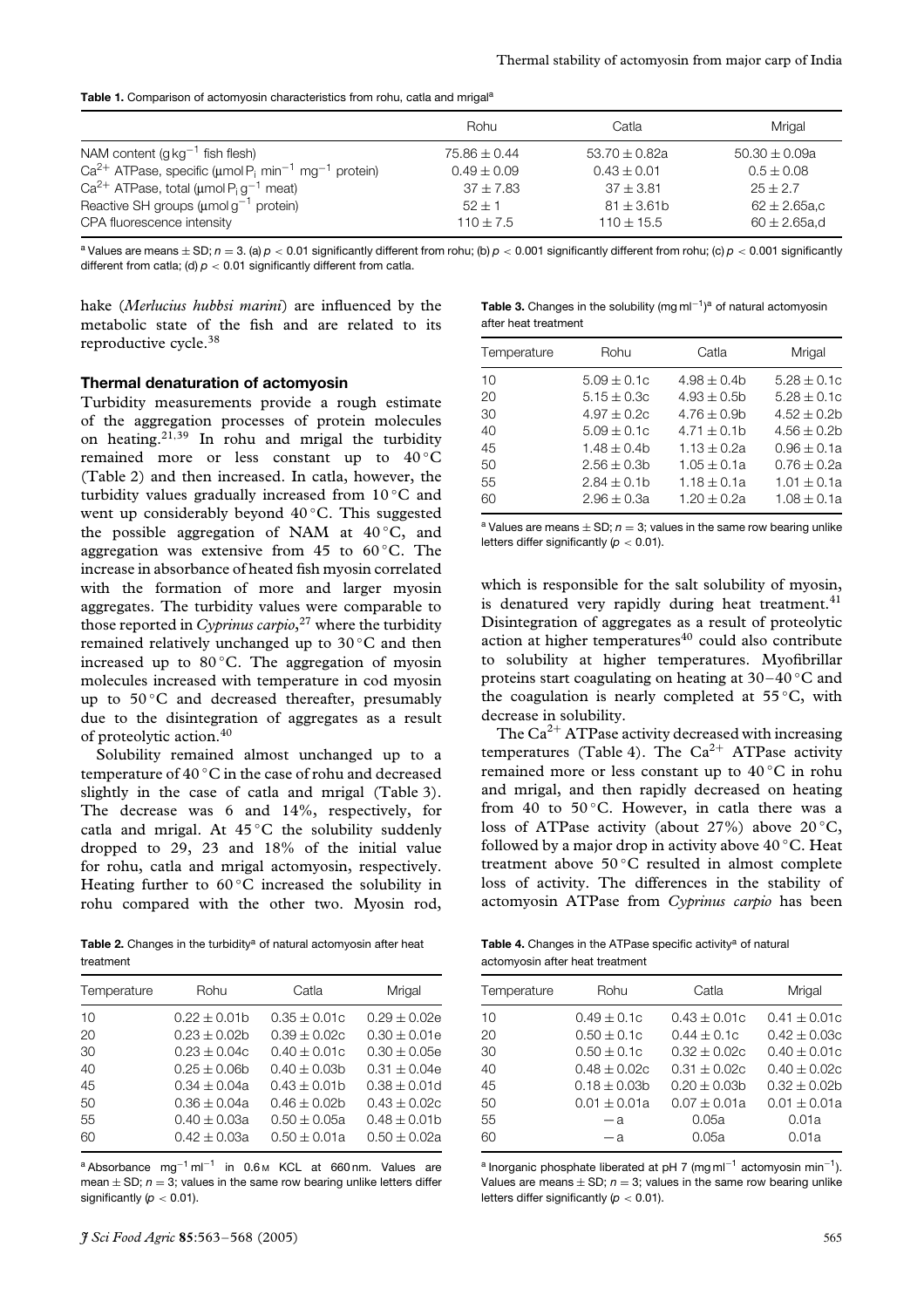related to habitat temperature27*,*<sup>45</sup> and to the maturity stage of the fish.<sup>42</sup>

When stabilities of actomyosin at 40 and 45 °C were compared (Table 5), the stability decreased in the order rohu, mrigal and catla. However, catla actomyosin was the most unstable at 30 ◦C. The inactivation constants of all the fish increased with increasing temperature. Considering the  $k_d$  values up to 45 ◦C, rohu actomyosin was found to be the most stable. The  $k_d$  values of rohu, catla and mrigal at 40 °C were higher than those reported for milk fish, tilapia, common carp, tuna, sea bream and rainbow trout, which had *k*<sub>d</sub> values of 41.3, 37.5, 58.7, 15.3, 33.8 and  $46.1 \times 10^{-5}$ , respectively.<sup>29</sup>

The available SH groups  $(\mu \text{mol g}^{-1})$  in rohu increased by up to 5% on heating to a temperature of 40 ◦C and then dropped suddenly by 57% on heating to  $45^{\circ}$ C (Table 6). This was followed by marginal increases of 4, 23 and 37%, respectively, on heating to temperatures of 50, 55 and  $60^{\circ}$ C. In the case of catla, a  $6\%$  increase was seen on heating to  $40\,^{\circ}$ C. The SH groups dropped by 23% at  $45^{\circ}$ C followed by small increases of 2 and 4% on further heating to 55 and  $60^{\circ}$ C, respectively. In mrigal the changes in SH groups were similar to those of rohu with an initial

**Table 5.** Effect of the incubation temperature on the rate constants for inactivation<sup>a</sup> of actomyosin Ca<sup>2+</sup> ATPase of rohu, catla and mrigal

|                 | $k_{\rm d} \times 10^{-3}$ , s <sup>-1</sup> |                  |                   |  |
|-----------------|----------------------------------------------|------------------|-------------------|--|
| Temperature, °C | Rohu                                         | Catla            | Mrigal            |  |
| 10              | 0.00                                         | 0.00             | 0.00              |  |
| 20              | 0.00                                         | $0.28 \pm 0.1e$  | 0.00              |  |
| 30              | 0.00                                         | $3.38 \pm 0.3d$  | $0.20 \pm 0.1e$   |  |
| 40              | $0.16 \pm 0.1$                               | $3.87 \pm 0.2d$  | $0.43 \pm 0.1e$   |  |
| 45              | $7.07 \pm 0.9$ b                             | $6.17 \pm 0.6c$  | $13.50 \pm 2.1$ d |  |
| 50              | $30.20 \pm 1.0a$                             | $13.90 \pm 2.1$  | $20.70 \pm 1.0c$  |  |
| 55              | $25.90 \pm 3.5a$                             | $16.10 \pm 0.1a$ | $28.50 \pm 2.7$ b |  |
| 60              | $28.20 \pm 2.4a$                             | $15.70 \pm 1.0a$ | $35.70 \pm 2.6a$  |  |

 $a_{k_d} = (\ln C_0 - \ln C_t)/t$  where  $C_0 =$  Ca-ATPase specific activity before incubation, and  $C_t =$  Ca-ATPase specific activity after incubation time, *t* (s). Concentration of actomyosin 1 mg ml<sup>−</sup>1; pH 7.0. Means of three determinations from each sample were used to calculate  $k_d$ values. Values in the same row bearing unlike letters differ significantly (*p <* 0*.*01).

Table 6. Changes in the SH groups (µmol g<sup>-1</sup>)<sup>a</sup> of natural actomyosin after heat treatment

| Temperature, °C | Rohu        | Catla        | Mrigal      |
|-----------------|-------------|--------------|-------------|
| 10              | $52 \pm 1c$ | $81 \pm 4b$  | $62 \pm 3d$ |
| 20              | $51 \pm 4c$ | $85 \pm 1$ b | $62 + 2d$   |
| 30              | $52 + 1c$   | $86 + 2b$    | $67 + 3d$   |
| 40              | $55 \pm 1c$ | $86 + 1b$    | $66 + 3d$   |
| 45              | $22 \pm 16$ | $81 + 7a$    | $35 + 3c$   |
| 50              | $24 + 4b$   | $62 + 5a$    | $26 + 4b$   |
| 55              | $34 + 4a$   | $60 + 1a$    | $21 + 4b$   |
| 60              | $39 + 4a$   | $59 + 4a$    | $17 + 3a$   |

<sup>a</sup> Values are mean  $\pm$  SD;  $n = 3$ ; values in the same row bearing unlike letters differ significantly (*p <* 0*.*01).

increase up to  $40^{\circ}$ C (6%), followed by a major drop at  $45^{\circ}$ C (43%). The value then increased by 15, 23 and 29% on further heating to 50, 55 and 60  $°C$ .

The surface-reactive sulphhydryl groups increased marginally between 20 and 40 ℃ and decreased sharply from 40 to  $45^{\circ}$ C. The increase seen in sulphhydryl groups on heating the actomyosin from 20 to  $40^{\circ}$ C was due to the emergence of SH groups on the surface as a result of the unfolding of actomyosin molecules at higher temperatures. The decrease seen above  $50^{\circ}$ C could be related to the formation of disulphides, as reported for the heating of mackerel meat.35 Similar changes in the SH groups were reported in harp seal muscle proteins.<sup>34</sup> However, there are reports indicating that the exposure of sulphhydryl groups and the formation of disulphide bonds occur at lower temperatures in extracted actomyosins.27*,*<sup>43</sup>

The decrease in the sulphhydryl groups in trout and rabbit actomyosin during storage at  $0,^{20}$   $4^{44}$  and  $-20$  °C<sup>45</sup> clearly indicated the oxidation of SH groups at active sites for ATPase activity in the myosin head. However, subsequent studies $46-49$  did not indicate the involvement of the myosin head in the oxidation process, but the sulphhydryl groups in the tail portion of the myosin molecule are assumed to play a role in the oxidation of actomyosin.

The CPA fluorescence intensity (Table 7) in rohu increased by 58% on heating to a temperature of 40 ◦C and then increased substantially by about 3-fold on heating to 45 ℃. This fluorescence increased further with further increase in temperature. In the case of catla the change was rather quick, increasing by 77% on heating to  $40^{\circ}$ C, and to almost four times the initial value on heating to  $60^{\circ}$ C. In the case of mrigal an increase in fluorescence intensity of 216% was seen on heating to  $40^{\circ}$ C and increased 6-fold on heating to 60 ◦C. The increase in CPA fluorescence intensity was substantial above 40 ℃. These results indicated that hydrophobic interactions among the actomyosin molecules occurred above 40 ◦C and most extensively at higher temperatures, suggesting the emergence of hydrophobic aromatic amino acid residues on the surface of the actomyosin molecule, leading to hydrophobic interaction. Similar increases in ANSinduced fluorescence have been reported above 30 ◦C during the heat treatment of actomyosin from common carp<sup>27</sup> and during the freezing of fish.<sup>50</sup>

#### **CONCLUSION**

Thermal denaturation studies on the muscle proteins as NAM from the major carp of India indicate the thermal stability of the meat proteins on exposure to different temperatures. Considerable conformational change took place in the myosin head portion above  $40^{\circ}$ C in the case of rohu and mrigal. Protein from catla appears to be more labile to denaturation and conformational changes took place even at lower temperatures of  $20-30$  °C. The unfolding of protein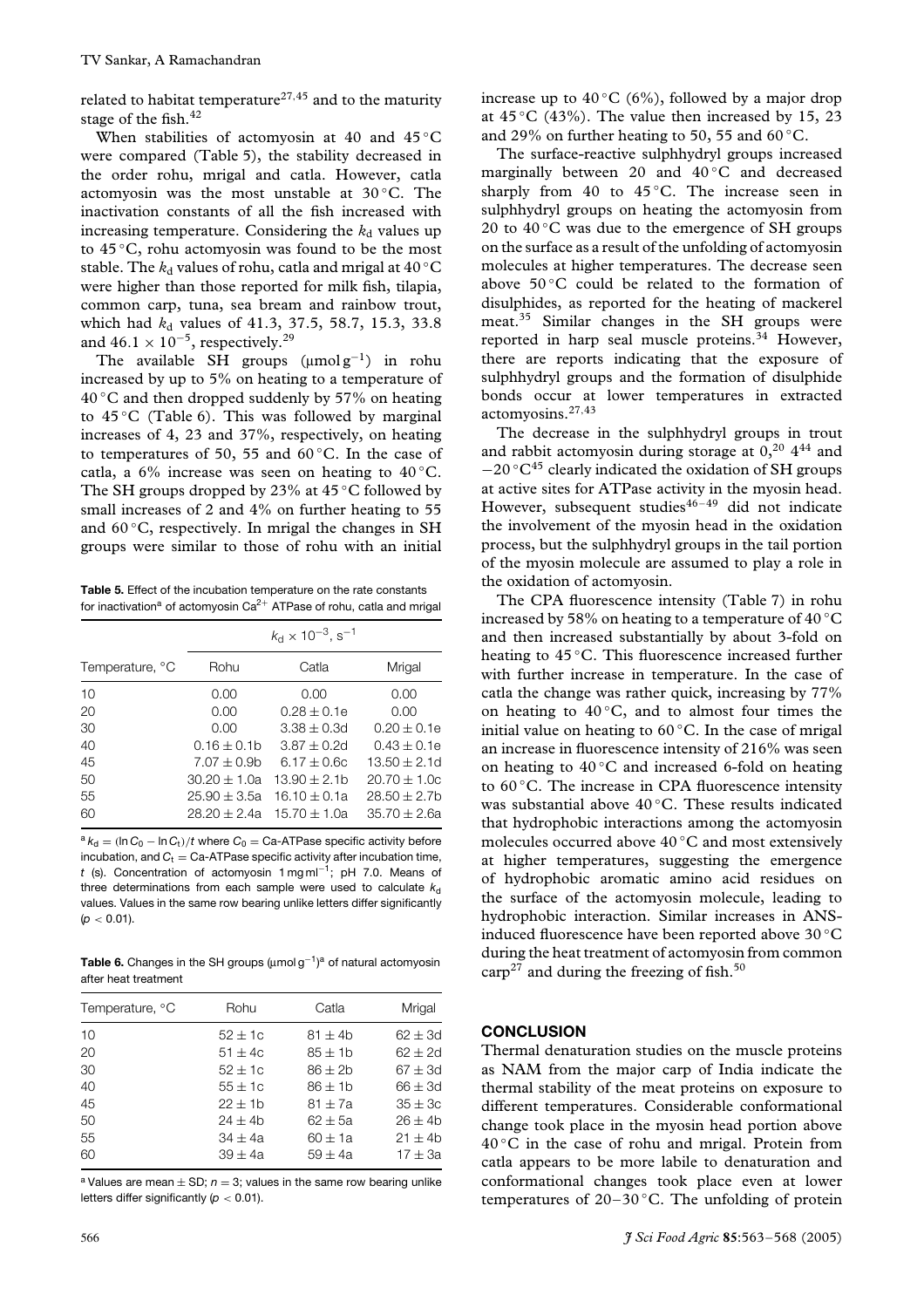**Table 7.** Changes in the CPA fluorescence (arbitary units)<sup>a</sup> of natural actomyosin after heat treatment

| Temperature, °C | Rohu           | Catla         | Mrigal         |
|-----------------|----------------|---------------|----------------|
| 10              | $110 \pm 8d$   | $110 + 16d$   | $60 \pm 3e$    |
| 20              | $158 + 7c$     | $180 + 5c$    | $60 + 8e$      |
| 30              | $170 + 18c$    | $180 + 13c$   | $120 \pm 13$ d |
| 40              | $174 \pm 10c$  | $195 \pm 4c$  | $190 \pm 13c$  |
| 45              | $320 + 16b$    | $350 \pm 5b$  | $210 \pm 11c$  |
| 50              | $340 \pm 18$ b | $370 + 14b$   | $240 \pm 19$ b |
| 55              | $380 \pm 26a$  | $410 \pm 16a$ | $350 \pm 4a$   |
| 60              | $390 \pm 9a$   | $415 + 14a$   | $355 \pm 6a$   |

<sup>a</sup> Values are mean  $\pm$  SD;  $n = 3$ ; values in the same row bearing unlike letters differ significantly (*p <* 0*.*01).

molecules increased the hydrophobic amino acid residues and the number of SH groups at the surface. The NAM from rohu was the most stable followed by those from mrigal and catla. Interaction between the hydrophobic amino acids and the SH groups led to the aggregation of molecules, which began slowly at  $40^{\circ}$ C and became extensive between 45 and 60 $^{\circ}$ C.

## **REFERENCES**

- 1 Sikorski ZE, The sarcoplasmic proteins in seafoods, in *Seafood Proteins*, Ed by Sikorsk ZE, Pan BS and Shahidi F. Chapman and Hall, New York, pp 40–57 (1994).
- 2 Goll DE, Robinson RM and Stromer MH, Muscle proteins, in *Food Proteins*, Ed by JR Whitaker and SR Thannebaum. AVI, Westport, CT (1977).
- 3 Laird WM, Mackie IM and Hattula T, Studies on the changes in the proteins of cod frame minces during frozen storage at −15 ◦C, in *Advances in Fish Science and Technology*, Ed by JJ Connell. Fishing News Books, Farnham, pp 423–34 (1979).
- 4 Okada M, Yokoseki M and Nunomaki T, Muscle proteins, in *Minced Fish Meat Products*. Koseisha, Tokyo, p 38 (1974).
- 5 Noguchi S and Matsumoto JJ, Studies on the control of denaturation of the fish muscle proteins during frozen storage, III preventive effect of amino acids, peptides acetyl amino acids and sulphur compounds. *Bull Jap Soc Sci Fish* **41**:243–248 (1975).
- 6 Sikorski ZE, Olley J and Kostuch S, Protein changes in frozen fish. *CRC Crit Rev Food Sci Nutr* **8**:97–127 (1976).
- 7 Shenouda SYK, Theories of protein denaturation during frozen storage of fish flesh. *Adv Food Res* **26**:275–311 (1980).
- 8 Kurokawa T, Kamaboko-forming ability of frozen and ice stored lizard fish. *Bull Jpn Soc Sci Fish* **45**:1551–1553 (1979).
- 9 Nishimoto J and Koneada W, Protein denaturation and the changes in the gel forming capacity in the rinced fish muscle during frozen storage. *Bull Jap Soc Sci Fish* **45**:989–993 (1979).
- 10 Kurokawa T, Kamaboko forming ability of sardine caught in the coast of Nagasaki prefecture. *Bull Jap Soc Sci Fish* **49**:1057–1063 (1983).
- 11 Xion X and Brekke CJ, Changes in protein solubility and gelation properties of chicken myofibrils during storage. *J Food Sci* **54**:1141–1145 (1989).
- 12 Connell JJ, Relative stability of skeletal muscle myosin of some animals. *Biochem J* **80**:503–509 (1961).
- 13 Poulter RG, Ledward DA, GodberHall G and Rowlands B, Heat stability of fish muscle proteins. *J Food Technol* **20**:20–217 (1985).
- 14 Arai K and Takashi R, Studies on muscular proteins of fish-XI. Effect of freezing on denaturation of actomyosin ATPase from carp muscle. *Bull Jap Soc Sci Fish* **43**:533–541 (1977).

16 DeKoning AJ, Milkovitch S and Mol TH, The origin of free fatty acids formed in frozen cape lake mince (*Merluccius capensis*:castelnan) during cold storage at −18 ◦C. *J Sci Food Agric* **39**:79–84 (1987).

Thermal stability of actomyosin from major carp of India

- 17 Jiang ST, Tsao CY and Lee CT, Effect of free amino acids on the denaturation of mackerel myofibrillar proteins *in vitro* during frozen storage at −20 ◦C. *J Agric Food Chem* **35**:28–33 (1987).
- 18 Connell JJ, Changes in the ATPase activity and sulfhydryl groups of cod flesh during frozen storage. *J Sci Food Agric* **11**:245–249 (1960).
- 19 Connell JJ, The use of SDS in the study of protein interactions during the storage of cod flesh. *J Food Agric* **17**:769–772  $(1965)$ .
- 20 Buttkus H, The sulfhydryl content of rabbit and trout myosin in relation to protein stability. *Can J Biochem* **49**:97–102 (1971).
- 21 Deng, J, Toledo RT and Lillard DA, Effect of temperature and pH on protein–protein interaction in actomyosin solutions. *J Food Sci* **41**:273–277 (1976).
- 22 Ziegler GR and Acton JC, Heat induced transitions in protein–protein interaction of bovine natural actomyosin. *J Food Biochem* **8**:25–38 (1984).
- 23 Zayas JF, *Functionality of Proteins in Food*. Springer, New York (1997).
- 24 Arai K and Fukuda M, Studies on muscular proteins of fish XII. Effect of temperature on the denaturation of actomyosin ATPase from carp muscle. *Bull Jap Soc Sci Fish* **39**:625–631 (1973).
- 25 Yamashita K, Arai K and Nishita K, Thermo stabilities of synthetic actomyosins in various combinations of myosin and actin from fish, scallop, and rabbit muscles. *Bull Jap Soc Sci Fish* **44**:485–489 (1978).
- 26 Taguchi T, Tanaka M, Nagashima Y and Amako K, Thermal activation of actomyosin Mg2+ ATPase from flying fish and black marlin muscles. *J Food Sci* **51**:1407–1410 (1986).
- 27 Gornall AC, Bardawill CJ and David MM, Determination of serum proteins by means of biuret reaction. *J Biol Chem* **177**:751–766 (1949).
- 28 Sano T, Ohno T, Otsuka-Fuchino H, Matsumoto JJ and Tsuchiya T, Carp actomyosin: Thermal denaturation mechanism. *J Food Sci* **59**:1002–1008 (1994).
- 29 Tsai SF, Wang JH and Jiang ST, Stability of muscle proteins from some sub tropic fish. *J Agric Food Chem* **37**:749–752 (1989).
- 30 Sedlak J and Lidsay RH, Estimation of total, protein bound, and non-protein sulfhydryl groups in groups in tissues with Elman's method. *Anal Biochem* **25**:192–205 (1968).
- 31 Kato A and Nakai S, Hydrophobicity determined by a fluorescence probe method and its correlation with surface properties of protein. *Biochim Biophys Acta* **624**:13–20 (1980).
- 32 Montecchia CL, Roura SI, Roldan H, Perez-Borla O and Crupkin M, Biochemical and physiochemical properties of actomyosin from frozen pre and post–spawned hake. *J Food Sci* **62**:491–495 (1997).
- 33 Arai K, Kawamura K and Hayashi C, The relative thermo stabilities of the actomyosin-ATPase from the dorsal muscle of various fish species. *Bull Jap Soc Sci Fish* **39**:1077–1085 (1973).
- 34 Synowiecki J and Shahidi F, Heat induced changes in sulfhydryl groups of harp seal muscle protein. *J Agric Food Chem* **39**:2006–2009 (1991).
- 35 Opstvedt J, Miller RM, Hardy RW and Spinelli J, Heat induced changes in sulfhydryl groups and disulfide bonds in fish protein and their effect on protein and amino acid digestibility in rainbow trout (*Salino gairdneri*). *J Agric Food Chem* **32**:929–935 (1984).
- 36 Synowiecki J and Sikorski ZE, Heat induced changes in thiol groups in squid proteins. *J Food Biochem* **12**:127–135 (1988).
- 37 Hamm R and Hofmann K, Changes in the sulfhydryl and disulfide groups in beef muscle protein during heating. *Nature* **207**:1269–1271 (1965). 38 Crupkin M, Montecchia CL and Trucoo RE, Seasonal vari-

ations in gonadosomatic index, liver, somatic index and

15 Suzuki T, *Fish and Krill Proteins, Processing Technology*. Applied Sciences, London, pp 1–56 (1981).